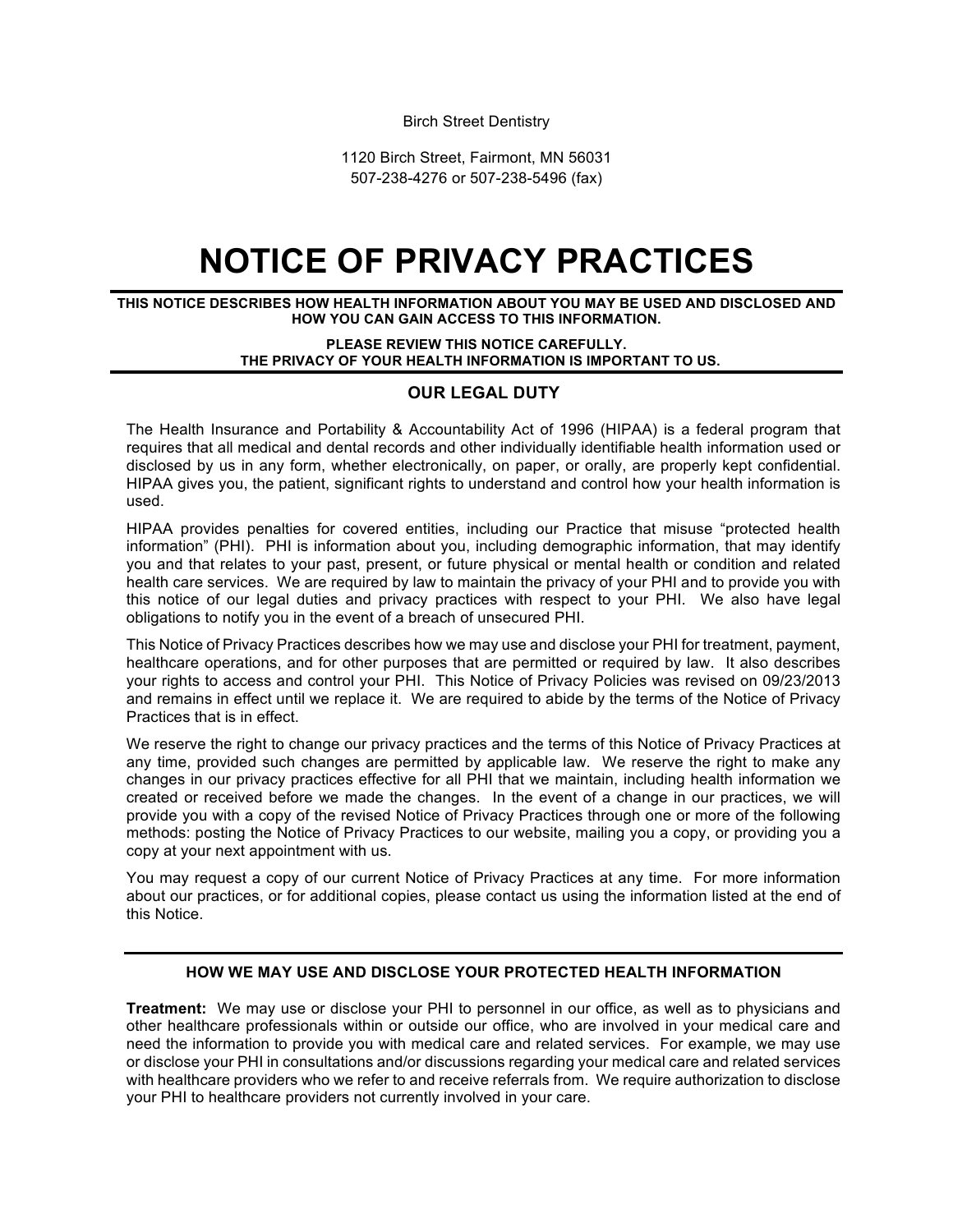**Payment:** We may use and disclose your PHI to obtain payment for services we provide to you. If you personally pay in full for service(s), you have the right to restrict us from disclosing your PHI with respect to that service(s) to your health plan/insurer. For example, we may give your health insurance provider information about you so that they will pay for your treatment.

**Healthcare Operations:** We may use and disclose your PHI in connection with our healthcare operations. Healthcare operations include quality assessment and improvement activities, reviewing the competence or qualifications of healthcare professionals, evaluating practitioner and provider performance, conducting training programs, accreditation, certification, licensing, and credentialing activities. For example, we may disclose PHI to medical students who are performing work with our office, or call your name in the reception area.

**Appointment Reminders and Other Contacts:** We may disclose PHI in the course of leaving phone messages and in providing you with appointment reminders via phone messages, postcards, or letters. We also may use and disclose Health Information to tell you about treatment alternatives or health-related benefits and services that may be of interest to you.

**Business Associates:** We may disclose PHI to our business associates, such as billing services or healthcare professionals providing services as independent contractors, for the purpose of performing specified functions on our behalf and/or providing us with services. PHI will only be used or disclosed if the information is necessary for such functions or services. All of our business associates are obligated to protect the privacy of PHI and are not allowed to use or disclose any PHI other than as specified in our contract with them.

**Your Family, Friends, and Representatives:** We may use or disclose PHI to notify or assist in the notification of a family member, domestic partner, close personal friend, your personal representative, an entity assisting in a disaster relief effort, or another person responsible for or involved in your care. If you are present, prior to use or disclosure of PHI we will provide you with an opportunity to object to such uses or disclosures. In the event of your incapacity, your death, or in emergency circumstances, if deemed appropriate based upon our professional judgment, we will disclose PHI that is directly relevant to the person's involvement in your care. We may inform such person(s) of your location, your general condition, or death. We will also use our professional judgment and our experience with common practice to make reasonable inferences of your best interest in allowing a person to obtain prescriptions, medical supplies, x-rays, or other similar forms of PHI on your behalf. We will not disclose PHI to such an individual if doing so would be inconsistent with any of your prior wishes that are known by us.

**Abuse or Neglect:** We may disclose your PHI to appropriate authorities if we reasonably believe that you are a possible victim of abuse, neglect, or domestic violence, or the victim of other crimes. We may disclose your PHI to the extent necessary to avert a serious threat to your health or safety or the health or safety of others.

**Coroners, Medical Examiners and Funeral Directors:** We may release PHI to coroners or medical examiners as necessary, for such purposes as identifying a deceased person or determining the cause of death. We also may release PHI to funeral directors as necessary for their duties.

**National Security:** Under certain circumstances, we may disclose PHI to military authorities. We may disclose PHI to authorized federal officials as required for lawful intelligence, counterintelligence, and other national security activities. Under certain circumstances, we may disclose PHI to a correctional institution or law enforcement official with whom you are in lawful custody.

**Fundraising:** We may contact you in relation to fundraising activities, however you have the right to opt out of receiving such communications.

**Data Breach Notification Purposes**: We may use or disclose your PHI to provide legally required notices of unauthorized access to or disclosure of your PHI.

**Required by Law:** We may use or disclose your PHI when we are required to do so by law. Such circumstances include, but are not limited to, compliance with a court order, mandatory reporting due to serious or imminent threats to the public, mandatory reporting of child abuse or neglect, in response to government agency audits or investigations, and reporting disclosures to the Secretary of the Department of Health and Human Services as necessary for the purpose of investigating or determining our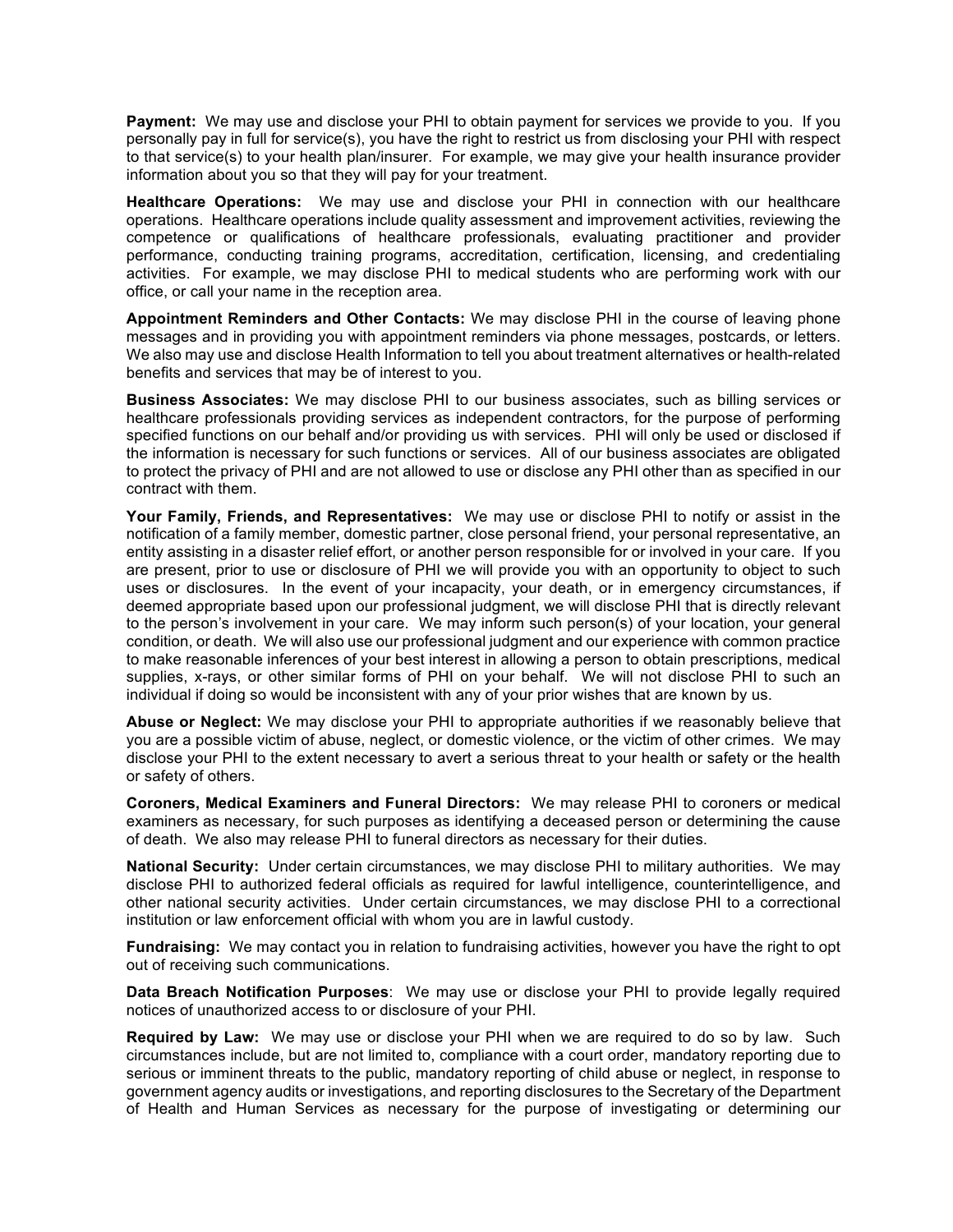compliance with HIPAA and Health Information Technology for Economic and Clinical Health Act (HITECH) rules.

## **YOU MAY PROVIDE ADDITIONAL AUTHORIZATION**

**Marketing Uses:** We may only use or disclose your PHI for marketing purposes if you authorize us to do so. Such authorization would allow us to disclose PHI to a third party vendor business associate for the purpose of providing you with targeted supplementary products or services when your physician believes such offerings will be of value to you. Your authorization may be revoked in writing at any time. Revocation of authorization will not affect any use or disclosures permitted by your authorization while it was in effect.

**Sale:** We may only use or disclose your PHI in a manner that constitutes a sale of information if you authorize us to do so. Your authorization may be revoked in writing at any time. Revocation of authorization will not affect any use or disclosures permitted by your authorization while it was in effect.

**To Others Upon Your Specific Authorization:** In addition to our use of PHI as described in this Notice of Privacy Practices, you may give us written authorization to use your PHI or to disclose it to anyone for any purpose. If you give us an authorization, you may revoke it in writing at any time. Your revocation will not affect any use or disclosures permitted by your authorization while it was in effect. If the Practice maintains any psychotherapy notes, they will not be released unless you sign an authorization or if otherwise required by law. Consistent with the Genetic Information Nondiscrimination Act (GINA), our Practice will not use or disclose your genetic information to insurance providers or others for underwriting purposes.

#### **PATIENT RIGHTS**

**Access:** You have the right to inspect and receive copies of your PHI, or to receive your PHI electronically, with limited exceptions. You may also request that we prepare a summary or an explanation of your PHI. If we maintain your PHI in electronic format, you may request to view your PHI in that format. You may request that we provide copies or the summary in a format other than photocopies. We will use the format you request unless it is not practicable. To obtain copies or a summary, you must make a request in writing and provide us a reasonable amount of time to respond, generally thirty (30) days. You may send a letter to or request a form from us using the contact information listed at the end of this Notice of Privacy Practices. We will charge you a reasonable cost-based fee for expenses such as copies, postage, scanning cost, electronic data compilation costs, and/or staff time. Contact us using the information listed at the end of this Notice of Privacy Practices for a full explanation of fees for your request.

**Notification of a Breach:** We will notify you of a breach of your unsecured PHI, as required by HIPAA and the Health Information Technology for Economic and Clinical Health Act (HITECH).

**Disclosure Accounting:** You have the right to receive a list of instances, if any, in which we or our business associates or their subcontractors disclosed your PHI for purposes other than treatment, payment, healthcare operations, and other permitted uses as described in this Notice of Privacy Practices, for the last 3 years. If you request this accounting more than once in a 12-month period, we may charge you a reasonable, cost-based fee for responding to the additional requests. You have the right to request such an accounting in an electronic format.

**Restrictions:** You have the right to request that we place additional restrictions on our use or disclosure of your PHI. We are not required to agree to these additional restrictions, but if we do, we will abide by our agreement, except in emergency circumstances.

**Electronic, Alternative, or Confidential Communication**: You have the right to request, in writing, that we communicate with you about your PHI by alternative means, such as in electronic format, or to alternative locations. Your request must specify the alternative means or location, and provide